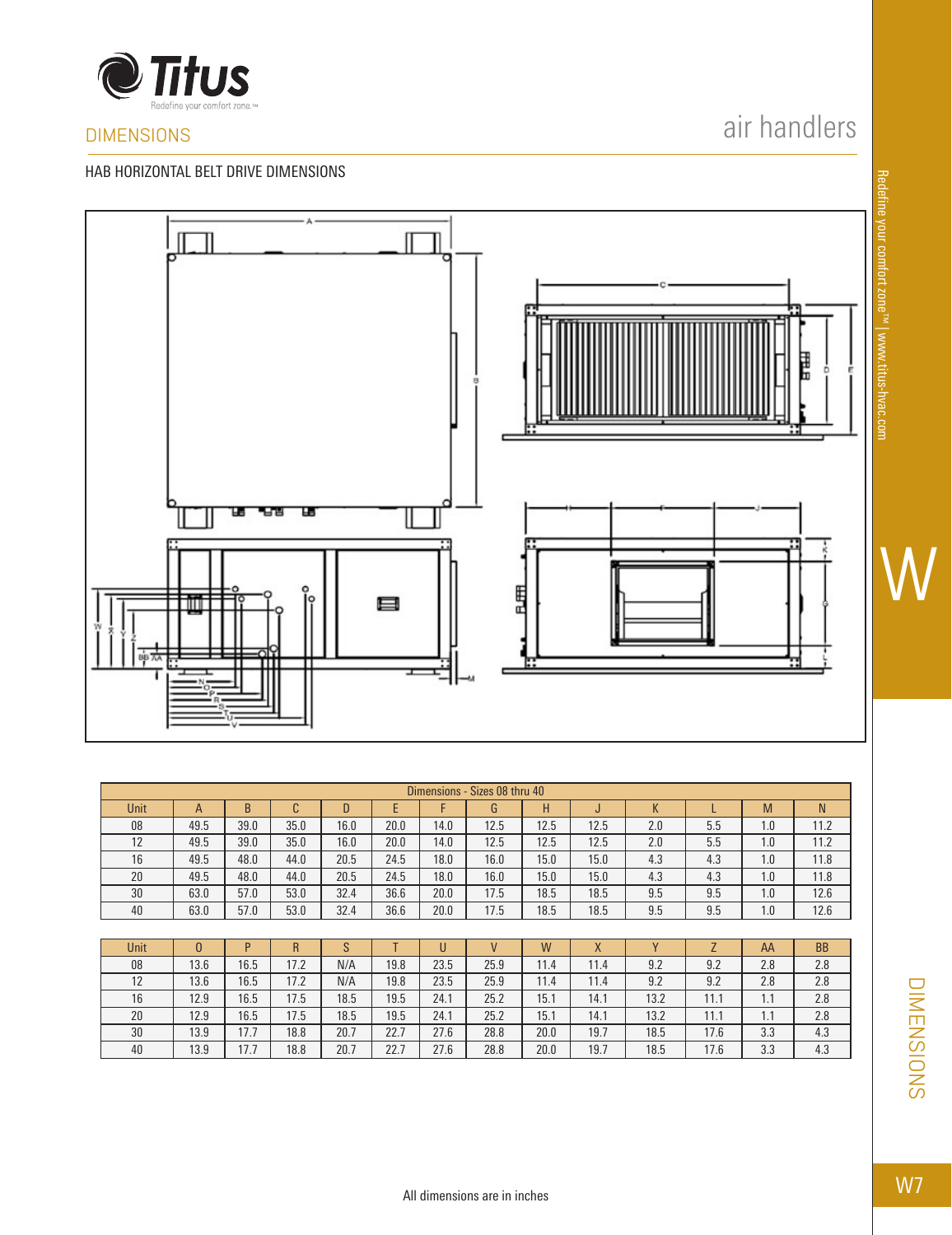

## **DIMENSIONS**

air handlers

#### HAB HORIZONTAL BELT DRIVE DIMENSIONS



| Dimensions - Sizes 60 thru 80 |      |      |      |      |      |      |             |      |              |          |      |  |
|-------------------------------|------|------|------|------|------|------|-------------|------|--------------|----------|------|--|
| Unit                          |      |      |      |      |      |      |             |      |              | $\bf{v}$ |      |  |
| 60                            | 47.0 | 72.0 | 57.5 | 63.0 | 59.8 | 42.7 | 227<br>LL.I | 19.7 | 17 7<br>12.Z | 4.9      | 24.6 |  |
| 80                            | 47.0 | 72.0 | 57.5 | 63.0 | 59.8 | 42.7 | 22.7        | 19.7 | 122<br>14.L  | 4.9      | 24.6 |  |